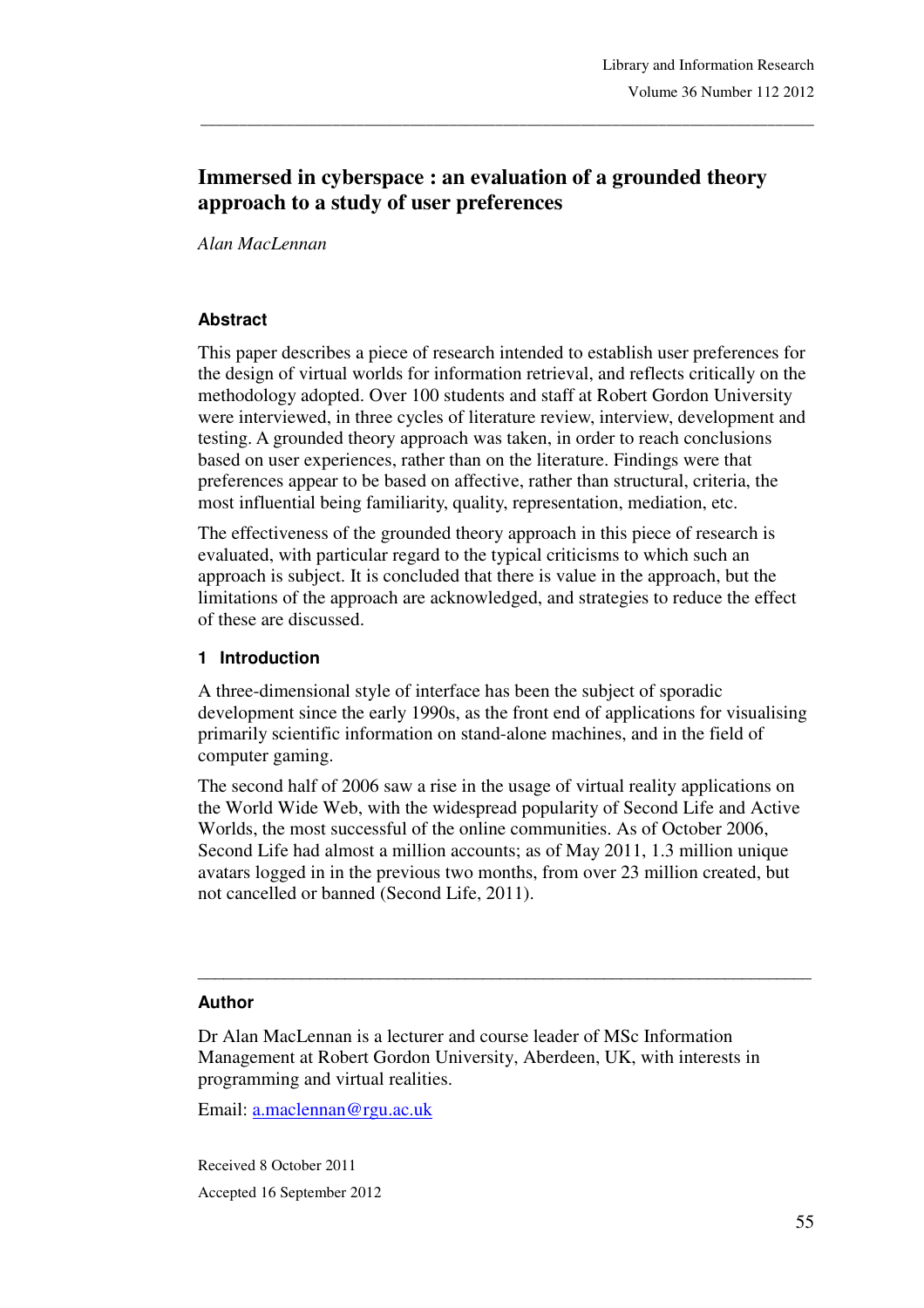The term "virtual library" has now become quite commonplace, although its denotation is somewhat different from that of "virtual world". A "virtual library" is not typically a representation of a "real world" library, in the same sense that a virtual world might resemble the real one, that is, in giving an illusion of threedimensional space. Instead, virtual libraries, for example the World Wide Web Virtual Library (WWW Virtual Library, 2011) are often more-or-less structured collections of hyperlinks, presented as HTML pages.

\_\_\_\_\_\_\_\_\_\_\_\_\_\_\_\_\_\_\_\_\_\_\_\_\_\_\_\_\_\_\_\_\_\_\_\_\_\_\_\_\_\_\_\_\_\_\_\_\_\_\_\_\_\_\_\_\_\_\_\_\_\_\_\_\_\_\_\_\_\_\_\_\_\_\_\_\_\_\_

Given that so many people are spending time in virtual worlds, and also that the idea of the digital library or virtual library has become well established – a quick web search reveals hundreds of examples - it became interesting to establish what type of interfaces might be favoured for provision of access to information, in these and other "virtual" contexts. Information visualisation techniques developed to enhance retrieval might be considered well suited to the virtual environment, but examples of their usage are comparatively rare. Where virtual reality (VR) or similar techniques have been used in an information retrieval context, there appears to be little evidence that their design has been influenced by user studies, or knowledge of user preferences, and it is this apparent gap in the research which the piece of work was intended to address. The study itself examines the question of what user preferences would be for a virtual world designed to facilitate access to information.

When it became of interest to explore user preferences for a 3-dimensional interface for a world to be used for accessing information, an initial literature search appeared to indicate an absence of user-centred development in this field.

Of the many papers published about digital libraries, in which it might be thought at least the question of information access could be taken for granted, few appear to concern themselves with 3D representations of libraries, and in those, it appears that the decision to use a representation of a library has been taken somewhat arbitrarily.

In a chapter on 'Designing virtual environments', Sutcliffe writes:

*when the system exists to help the user achieve a task goal, support for the user's task should be explicit. Taking a virtual library as an example, the user's goal is to retrieve specific information and to browse through the library. The application should help the user navigate and locate information, even if this means that the correspondence between the real-world library and its virtual counterpart is violated.* 

(Sutcliffe, 2003 p.167)

Helpful features might be better signage, improved user guides, or even a complete re-working of the appearance and layout of a conventional library. The range of possibilities is such that it would appear that it could best be narrowed down by consulting potential users. Sutcliffe does note that:

*VR has been used in many other applications, including domains where there is little to model, for example, virtual representations of information categories for browsing and retrieval. However, most VR applications have a close correspondence with the real world*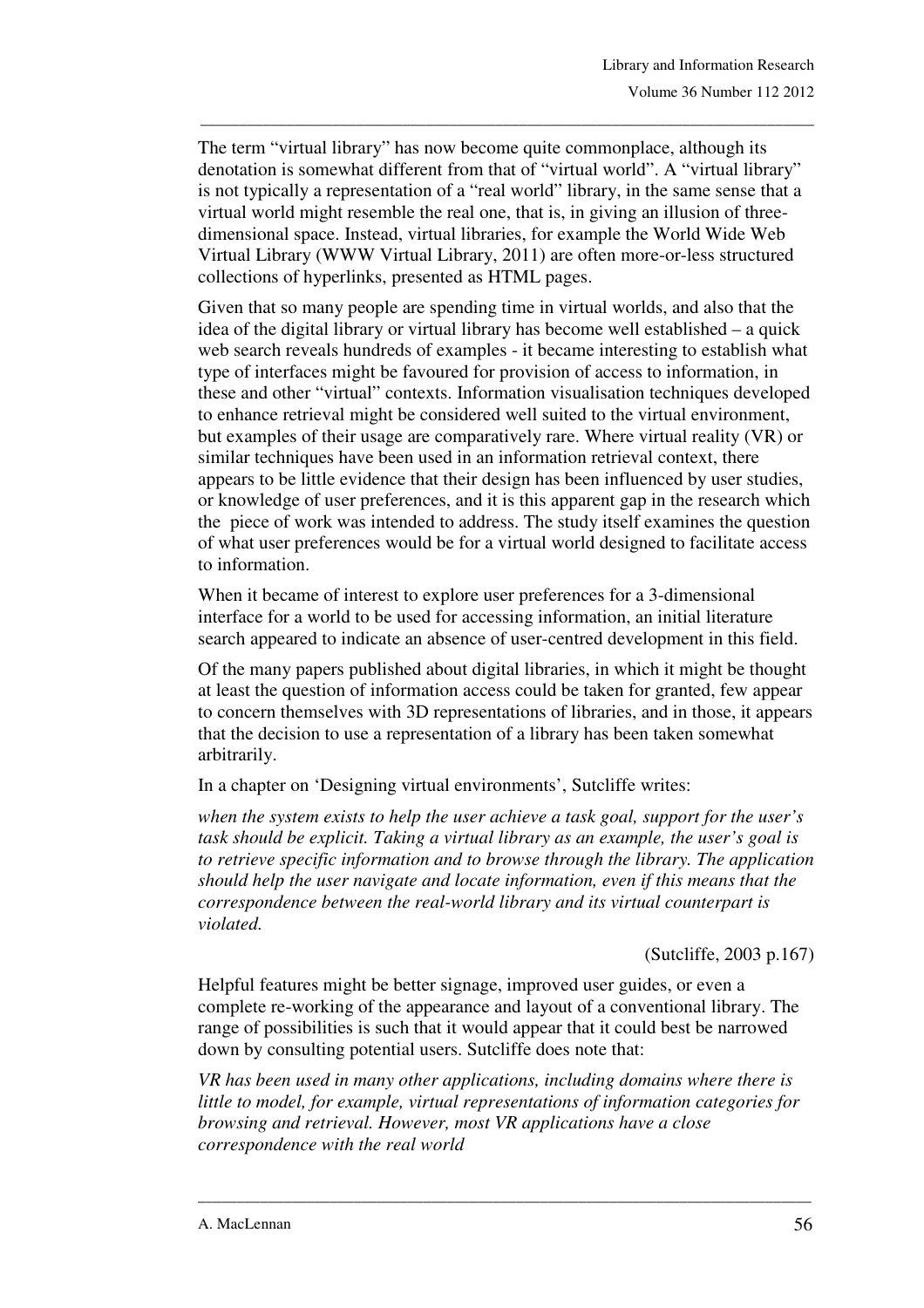(Sutcliffe, 2003 p. 161)

 Here, perhaps, is a clue to the scarcity of user studies. If most VR applications are modelled on their real world counterparts, then an information resource maps neatly onto a library, with the possible proviso that it be a helpful environment, which is not necessarily the case with the real thing.

\_\_\_\_\_\_\_\_\_\_\_\_\_\_\_\_\_\_\_\_\_\_\_\_\_\_\_\_\_\_\_\_\_\_\_\_\_\_\_\_\_\_\_\_\_\_\_\_\_\_\_\_\_\_\_\_\_\_\_\_\_\_\_\_\_\_\_\_\_\_\_\_\_\_\_\_\_\_\_

The research discussed here was concerned primarily with the use of 3 dimensional worlds in accessing information, and in particular with the questions arising when designing such worlds. If an architect wants to give a virtual tour of a proposed building, or a surgeon wishes to demonstrate a new operating technique, there are fairly obvious factors constraining the choice of an appropriate representation – one must resemble a building, the other some part of a human body. When dealing with a whole range of information, however, there are no such obvious candidates, and indeed it may be that choosing a conventional representation negates the potential benefits of the virtual presentation.

The study aimed to make a contribution to filling the perceived gap in the knowledge regarding user preferences, in that it provided evidence from a usercentred study, which investigated requirements and examined preferences, using interviews and testing interview-derived models. Conclusions drawn from the analysis of this evidence were compared with both the more theoretical material mentioned above, and with actual examples of virtual worlds. This was seen as being a contribution not only to the usability of such interfaces, but also as a valuable set of findings for information providers and libraries who are facing the challenge of providing access to information in such environments.

#### **2 Aim and objectives**

The aim of the research was to discover user preferences for the design of a virtual world for accessing information, and the factors influencing those preferences.

The objectives of the research were:

- To conduct user interviews, using a grounded theory approach, to elicit user preferences for designs for 3-dimensional "virtual realities" for accessing information.
- To draw from these interviews conclusions as to common elements and re designs.
- To construct "worlds", used to demonstrate different designs as vehicles to develop further depth of understanding of user requirements and preferences.
- To analyse user preferences with particular attention towards affective responses, which might be indicative of the influence of non-structural features of the worlds.
- To draw conclusions as to possible factors influencing user preferences.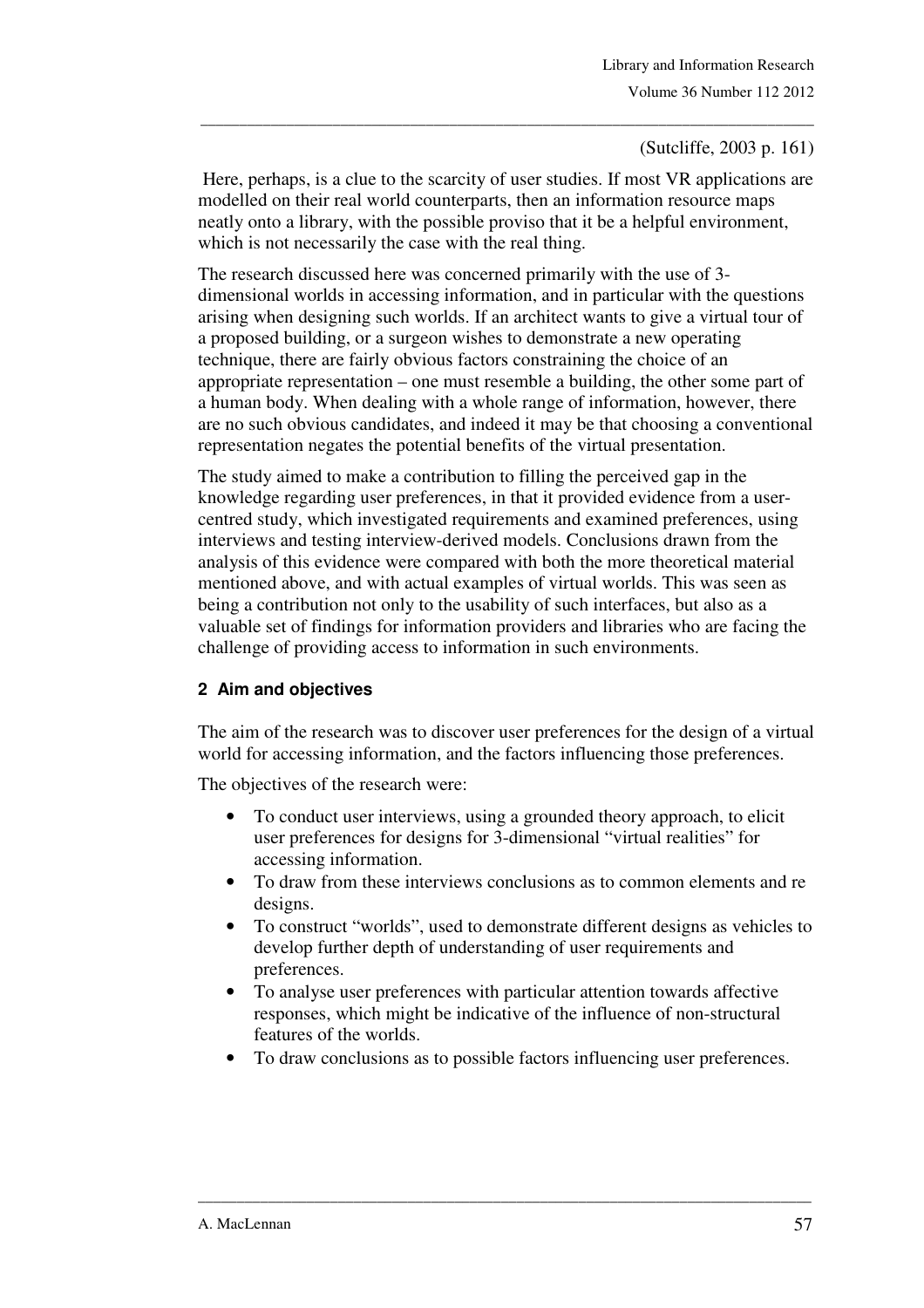## **3 Methodology**

The methodology chosen was reflective of the aim of the research, in that it was intended to discover user preferences as to the design of a 3D environment for accessing information.

\_\_\_\_\_\_\_\_\_\_\_\_\_\_\_\_\_\_\_\_\_\_\_\_\_\_\_\_\_\_\_\_\_\_\_\_\_\_\_\_\_\_\_\_\_\_\_\_\_\_\_\_\_\_\_\_\_\_\_\_\_\_\_\_\_\_\_\_\_\_\_\_\_\_\_\_\_\_\_

It was decided that the users in the study should have complete freedom in expressing their design preferences. Without such free expression, there is no way of designers knowing reliably what is important to users. This does not mean that designers cannot add functionality to the worlds described by user preferences, because that would tend to stifle development, but that there could be a common understanding of a good basis from which to continue development, and a change in the overall process from design-driven to user-driven.

Preferences were elicited from three groups of users, and were the main focus of the study – they were, as set out in the objectives, used in the design of sample worlds, collected in the form of responses to those worlds, and collected again, with the intention of identifying common factors. It was therefore important to decide on the best methodology for establishing preferences.

## **3.1 Naturalistic Inquiry**

Naturalistic Inquiry:

*involves studying real-world situations as they unfold naturally in a nonmanipulative, unobtrusive, and non-controlling manner, with openness to whatever emerges and a lack of predetermined constraints on outcomes. The point is to understand naturally occurring phenomena in their naturally occurring states*

(Linton, Joy et al, 1999 p.132)

The distinction between this and the ethnographic model is that the study is of real world experiences, but not everyday ones. Lincoln and Guba write:

*[t]he human instrument builds upon his or her tacit knowledge as much as if not more than upon propositional knowledge, and uses methods that are appropriate to humanly implemented inquiry: interviews, observations, unobtrusive clues, and the like. Once in the field, the inquiry takes the form of successive iterations of four elements: purposive sampling, inductive analysis of the data obtained from the sample, development of grounded theory based on the inductive analysis, and projection of the next steps in a constantly emergent design. The iterations are repeated as often as necessary until redundancy is achieved, the theory is stabilized, and the emergent design fulfilled to the extent possible in view of time and resource constraints.*

[emphasis in original] (Lincoln and Guba, 1985 p.187)

There is also another important step:

*Throughout the inquiry, but especially near the end, the data and interpretations are continuously checked with respondents who have acted as sources… differences of opinion are negotiated until the outcomes are agreed upon or minority opinions are well understood and reflected.*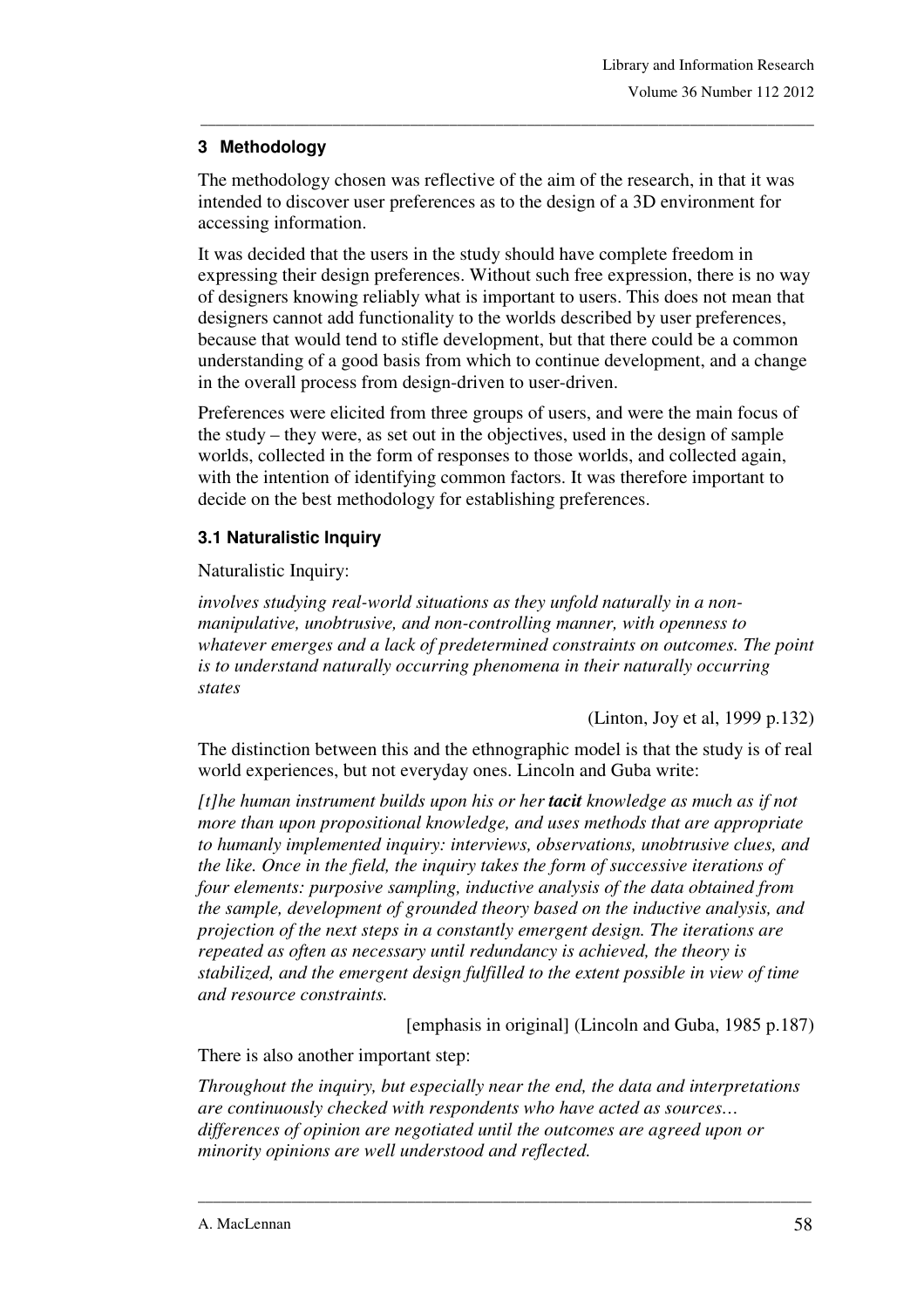#### (Lincoln and Guba, 1985 p. 188)

This is the model found to be appropriate to the research discussed here, because the iterative structure provides the opportunity for refining and testing of theory based on findings which, being of a qualitative and essentially subjective and personal nature, require exploration and reformulation before they can be used to advance the theory. The checking with respondents not only confirms understanding of the original content, but also provides an opportunity for respondents to agree with, or dispute, the eventual findings. This "doublechecking" aspect of the inquiry is seen as desirable, in that it affirms the integrity of the process as a whole.

\_\_\_\_\_\_\_\_\_\_\_\_\_\_\_\_\_\_\_\_\_\_\_\_\_\_\_\_\_\_\_\_\_\_\_\_\_\_\_\_\_\_\_\_\_\_\_\_\_\_\_\_\_\_\_\_\_\_\_\_\_\_\_\_\_\_\_\_\_\_\_\_\_\_\_\_\_\_\_

## **3.2 Development of the methodology**

## **3.2.1 Grounded theory**

The problem centred on determining user preferences without unduly influencing their responses. It was also thought possible that user preferences would turn out to be a matter of personal taste, or dependent on some then-unknown factor or factors. For this reason, a simple statistical representation of user selection from a limited list of arbitrary models was felt to offer an inadequate picture of what a number of individuals would actually want. There was a danger of the findings becoming biased towards a limited choice of models, and that the very selection of these models would be researcher-led. Also, the literature was inadequate to permit development of the range of themes which would allow construction of instruments such as questionnaires or semi-structured interviews.

For these reasons, a decision was made to use a methodology known as Grounded Theory (Glaser and Strauss, 1967). The central concept of Grounded Theory is that theory should "emerge from" data. Glaser and Strauss worked in the field of sociology, and were critical of the approach to research prevalent at the time, where the research process consisted of the development of hypotheses and the subsequent testing of these hypotheses by gathering of data. "Verification of theory is the keynote of sociology" (Glaser and Strauss, 1967 p. 10) This approach led to the development of "great man", or "grand" theories, which were put forward by leaders in the field, and which later sociologists were encouraged to reformulate and test, but without generating theories of their own. Glaser and Strauss' point was that some of the "grand" theories were not grounded in data, and so "do not fit, or do not work, or are not sufficiently understandable to be used". (Glaser and Strauss, 1967 p. 11) However, the generation of theory was not in itself difficult, and techniques could be developed which would permit generation of theories grounded in data, rather than verification of hypotheses – an inductive, rather than a deductive, methodology. The authors acknowledged the importance of the uses of both quantitative and qualitative data in both the generation and verification of theory, and denied that the two were incompatible, asserting rather that their importance depended on the requirements of the research and the researcher at the time. They also held that it was frequently the case that both kinds of data were needed, in order to test each other, and to complement each other in the generation of theory.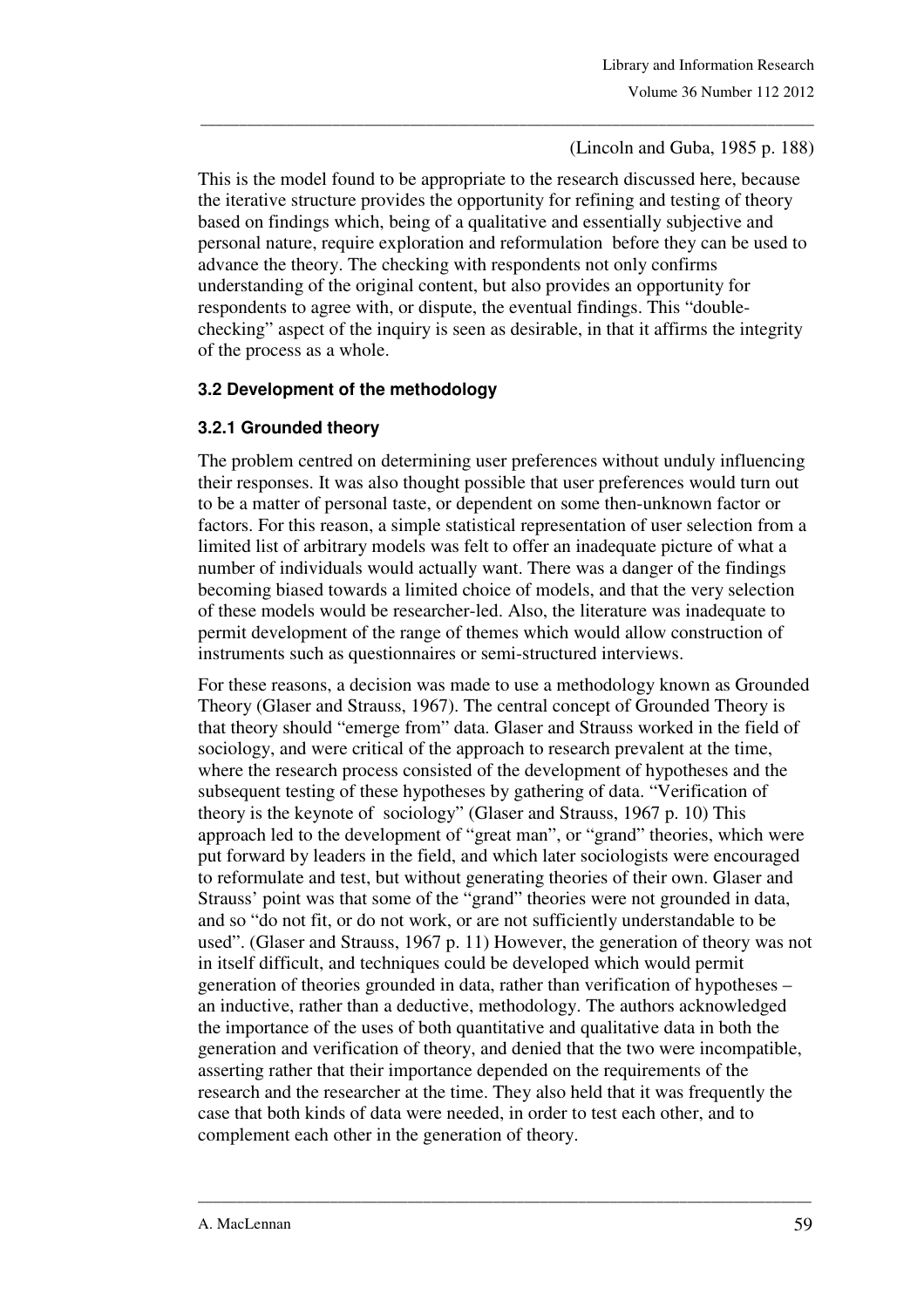The methodology Glaser and Strauss set out for the generation of grounded theories uses comparative analysis, the units of comparison ranging in scale from individuals through organisations to countries. Evidence relating to the research area is gathered, and "conceptual categories" emerge from this evidence. These conceptual categories are somewhat akin to the facets in a faceted classification scheme – they are groupings, or categories, of properties or values related to a concept. The conceptual categories then become entities which can be developed and explored by further examination of the evidence from which they have emerged: "the evidence from which the category emerged is used to illustrate the concept" (Glaser and Strauss, 1967 p. 23).

\_\_\_\_\_\_\_\_\_\_\_\_\_\_\_\_\_\_\_\_\_\_\_\_\_\_\_\_\_\_\_\_\_\_\_\_\_\_\_\_\_\_\_\_\_\_\_\_\_\_\_\_\_\_\_\_\_\_\_\_\_\_\_\_\_\_\_\_\_\_\_\_\_\_\_\_\_\_\_

The types of theory which can emerge from comparative analysis are described as "substantive" or "formal" – the former developed for an "empirical area of sociological enquiry", the latter for a "conceptual area of sociological enquiry". The former is concerned with actual events and processes – the authors give "patient care" as an example. Formal theories are at a greater level of abstraction from the empirical – "authority and power" is an example used.

*With the focus on a substantive area …the generation of theory can be achieved by a comparative analysis between or among groups within the same substantive area.* 

(Glaser and Strauss, 1967 p. 33)

An emphasis is placed on the use of substantive theory in the generation of grounded formal theory, rather than on the search for an existing formal theory which might have application in a particular substantive area. This "bottom-up" approach was used in the study – development of higher level theories would only be meaningful in the light of further, related, research.

"Incidents" in the data are coded into as many categories as possible. The term "incident" appears to be applicable to an event, or to a reference in an interview, or even to a datum taken from literature. As with much of the writing of Glaser and Strauss, their sociological orientation makes the sense of the text rather obscure, but Strauss and Corbin express this more clearly:

*[o]nce we have identified particular phenomena in data, we can begin to group our concepts around them… The process of grouping concepts that seem to pertain to the same phenomena is called categorizing.* 

[emphasis in original] (Strauss and Corbin, 1990 p. 65)

Categories can be named by the researcher, or can be taken from technical literature. In the case of the research, incidents and categories were drawn from, and related very closely to, user responses to interactions with the worlds.

The next step in the generation of grounded theory is the emergence of hypotheses relating the categories, which together with the categories form "an integrated central theoretical framework – *the core of the emerging theory*." [emphasis in original] (Glaser and Strauss, 1967 p. 40) The theory is further developed by a process called "theoretical sampling" – a deliberate attempt to collect data which is relevant to the emerging theory, by targeting groups and using methods most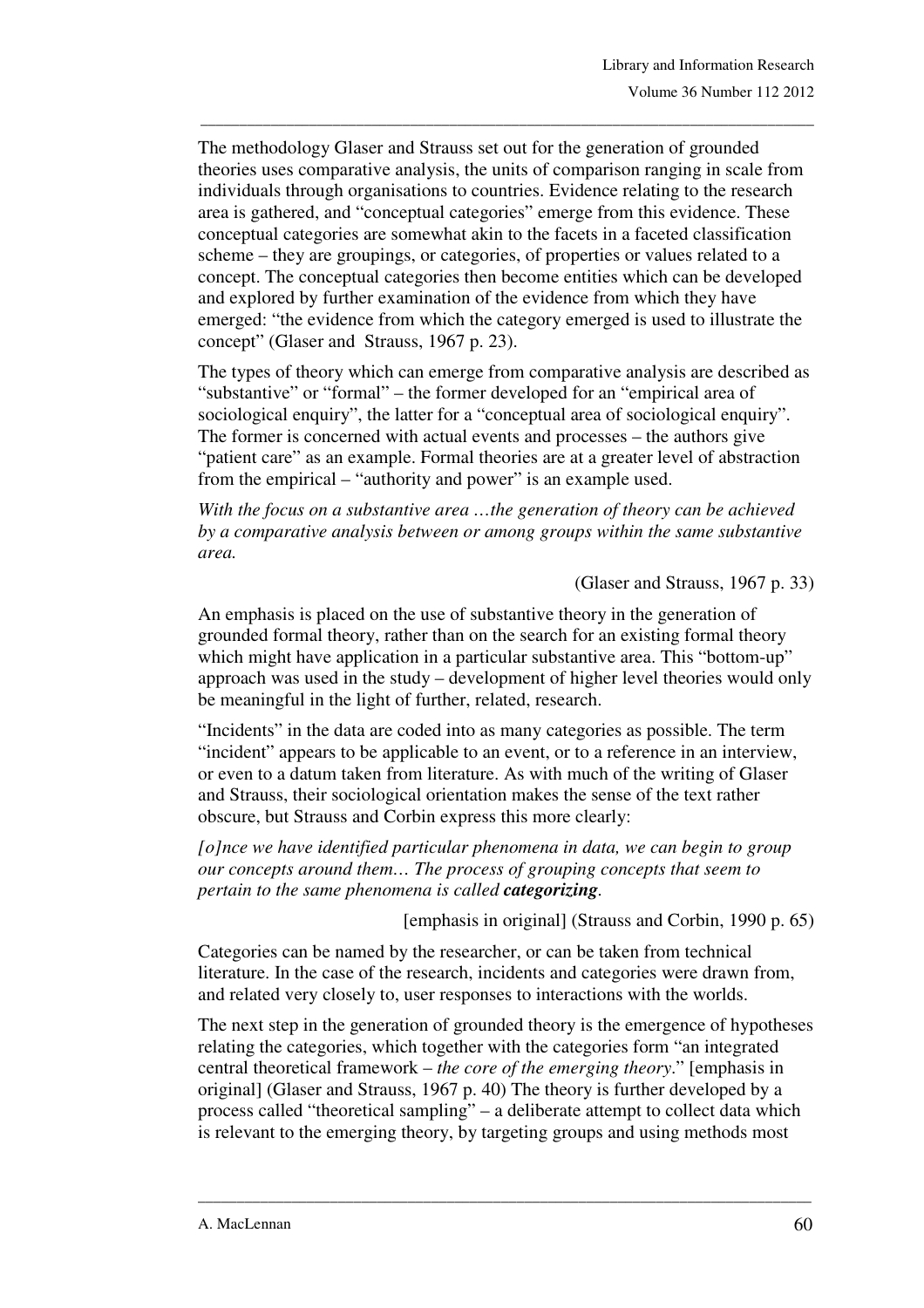likely to produce the required data. The study adopted this approach in the selection of groups for each "round" of the process.

Strauss notes that the research question in a grounded theory study may be chosen because:

\_\_\_\_\_\_\_\_\_\_\_\_\_\_\_\_\_\_\_\_\_\_\_\_\_\_\_\_\_\_\_\_\_\_\_\_\_\_\_\_\_\_\_\_\_\_\_\_\_\_\_\_\_\_\_\_\_\_\_\_\_\_\_\_\_\_\_\_\_\_\_\_\_\_\_\_\_\_\_

*there is the assumption that someone has never asked this particular research question in quite the same way, so it is as yet impossible to determine which variables pertain to this area and which do not.* 

(Strauss and Corbin, 1990 p. 37)

In the study, there did not appear to be sufficient data in the literature to indicate that the research question had been asked at all, and this assumption therefore appeared warranted. Indeed, as indicated above, the lack of literature was such that this particular way of conducting the research seemed the only one appropriate. There was no reliable way to choose variables to examine using more structured instruments.

Literature "enables the user to identify previous research in an area, as well as to discover where there are gaps in understanding" (Strauss and Corbin 1990 p. 49).

*[T]here is no need to review all the literature beforehand… because if we are effective in our analysis, then new categories will emerge that that neither we, nor anyone else, had thought about previously… It is only after a category has emerged as pertinent that we might want to go back to the technical literature to determine if this category is there, and if so what other researchers have said about it.*

(Strauss and Corbin, 1990 p. 50)

The literature was used at stages throughout the research, in order to examine whether other researchers had written anything relevant in related areas, such as information visualisation, for example. The findings influenced the literature which was reviewed at any particular stage of the study, so that the review developed in parallel with, but antecedent to, the interview process.

## **3.2.2 The schism in Grounded Theory**

It should be noted here that the discussion above uses points from both Glaser and Strauss' early work, 'The discovery of grounded theory : strategies for qualitative research' Glaser and Strauss, 1967), and Strauss and Corbin's version of Grounded Theory, published in 'Basics of qualitative research : grounded theory procedures and techniques' (Strauss and Corbin, 1990) Glaser and Strauss eventually came to hold rather different positions on what the "true" version of grounded theory should be. There appear to have been two major areas of eventual disagreement between the two approaches, regarding literature and coding procedures, but although both approaches were investigated at length, neither area of disagreement was found to be of relevance to the application of grounded theory in the study.

There is an ongoing debate as to the definitive version of grounded theory, one of the most prolific contributors being Kathy Charmaz. "Glaser and Strauss talk about theory as emerging from data separate from the scientific observer"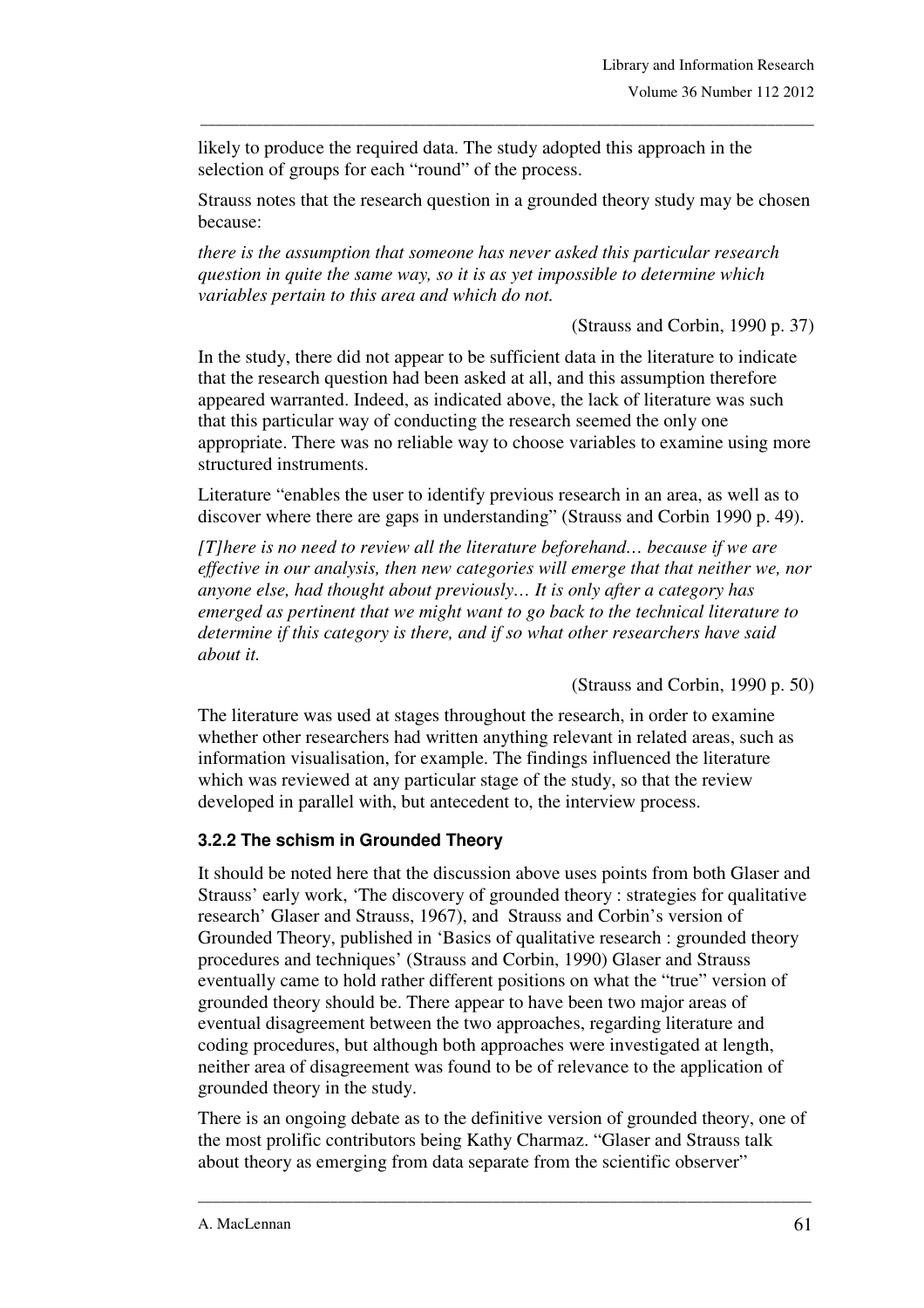(Charmaz, 2006 p.10). Charmaz, though, says that the theories are interpretations of the world being studied, rather than being exact descriptions. What participants say and mean, and the theories which the researchers reach, are constructions. Glaser (2002) says that "All is data", but Charmaz (2006) points out that data are constructed by people. Glaser (1998) is not too concerned about limited data, because grounded theory develops categories, and data collection can be targeted to develop and explore those categories. Charmaz (2006) says that is a "smash and grab" approach, leading to "superficial analyses".

\_\_\_\_\_\_\_\_\_\_\_\_\_\_\_\_\_\_\_\_\_\_\_\_\_\_\_\_\_\_\_\_\_\_\_\_\_\_\_\_\_\_\_\_\_\_\_\_\_\_\_\_\_\_\_\_\_\_\_\_\_\_\_\_\_\_\_\_\_\_\_\_\_\_\_\_\_\_\_

Glaser (2009) denies assertions in Bryant and Charmaz's (2007) book that he has moved away from discovering basic social process to elucidate the phenomena being researched (he says they are "only one type of theoretical code"), and he dismisses their work as jargonizing QDA (quantitative data analysis), the implication being that the terms used by grounded theory have been appropriated by Bryant and Charmaz's version of grounded theory, to a purpose which is not actually grounded theory.

There are many other contributors to the debate, Glaser's views being propounded on the web site of the Grounded Theory Institute (2012), "dedicated to helping people learn about authentic Grounded Theory (otherwise known as Glaserian, Classic, or Orthodox Grounded Theory)." These claims and counter-claims make it difficult to say authoritatively that a certain theory is grounded, though the techniques used have originated in those described by Glaser and Strauss (1967).

## **3.2.3 Criticisms of Grounded Theory**

Bryman (1988) notes three widely-acknowledged problems in qualitative research. First is that of interpretation – "how is it feasible to perceive as others perceive?" (Bryman, 1988 p. 73) How can the researcher have the same perspective as the subject? Even an air of detachment and pure reporting does not reproduce the subjects' viewpoint. The researcher's interest may not be part of the subjects' concerns. The question is:

*whether researchers really can provide accounts from the perspective of those whom they study, and how we can evaluate the validity of their interpretations of those perspectives*

(Bryman, 1988 p. 74)

In the context of ethnography, one possible means of remedying this situation is to supply field notes and extensive transcripts, in order that readers can draw their own conclusions and reach their own interpretations of the data. There is also the approach of "constitutive ethnography" (Bryman, 1988 p. 78) which additionally seeks to "preserve the social world that is being investigated as data for others to interpret" (Bryman, 1988 p. 78). Respondent validation is another approach to solving this problem, but the respondents are not necessarily validating the data as presented in translation for an academic audience – "It is unlikely that respondent validation will greatly facilitate the ethnographer's second-order interpretation of subjects' first-order interpretations" (Bryman, 1988 p. 79). In fact, respondent validation can be useful input to the second of the three stages of presenting the respondent's world view: the view itself, the researcher's interpretation of that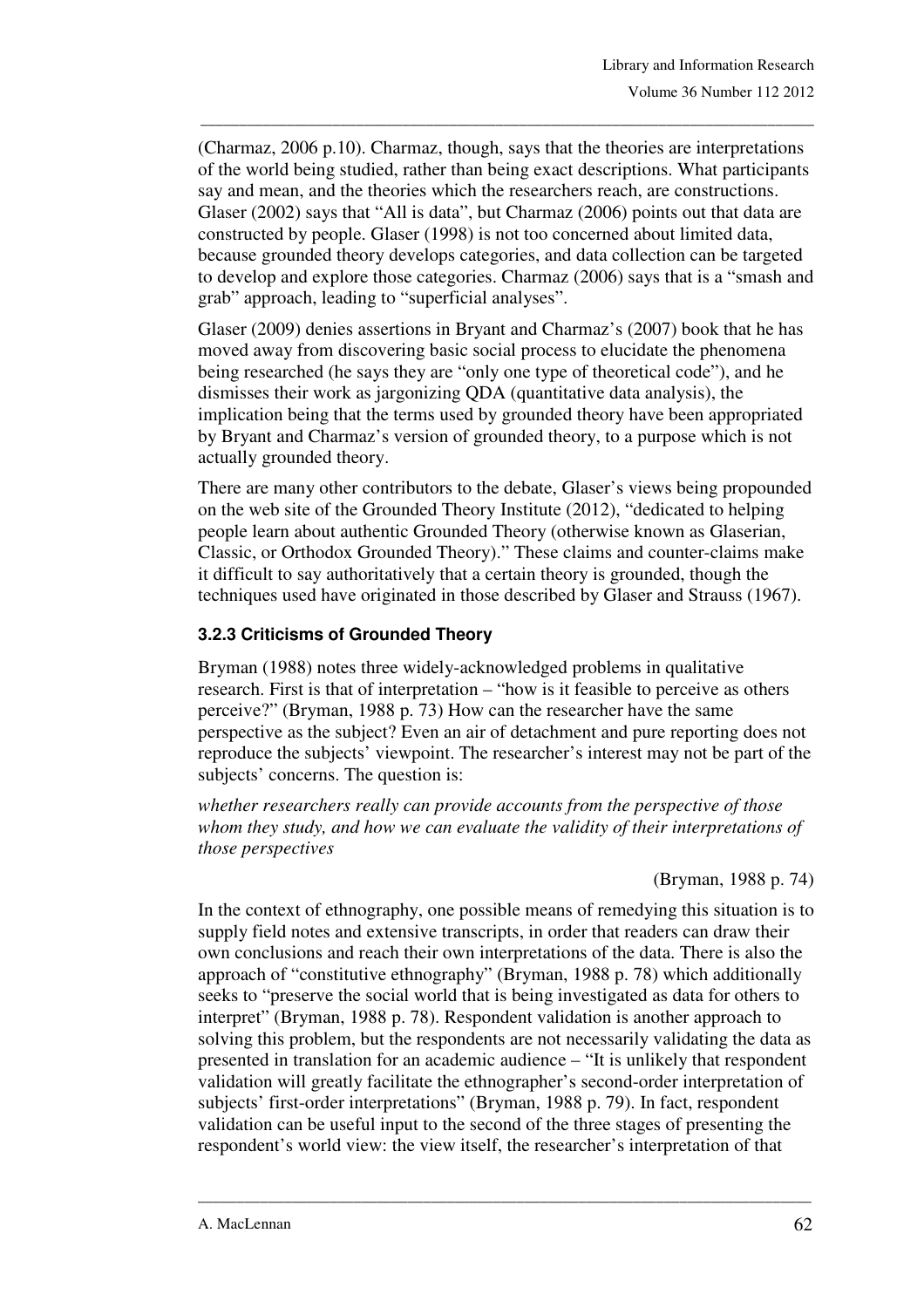view, and the researcher's construction of an interpretation for the academic audience.

*These three basic ingredients are inherent in any attempt to provide an interpretation of other people's interpretations for a social scientific audience.* 

\_\_\_\_\_\_\_\_\_\_\_\_\_\_\_\_\_\_\_\_\_\_\_\_\_\_\_\_\_\_\_\_\_\_\_\_\_\_\_\_\_\_\_\_\_\_\_\_\_\_\_\_\_\_\_\_\_\_\_\_\_\_\_\_\_\_\_\_\_\_\_\_\_\_\_\_\_\_\_

(Bryman, 1988 p.81)

The implication is that checking is limited in its usefulness to an affirmation that the researcher has transcribed accurately, and has not misrepresented the actual content of the data that was collected. However, whilst the three ingredients must be considered carefully, these are considerations of greater import for an ethnographic study, and it has been discussed in section 2.1 why this is not considered to be such a study.

The second question relates to whether research can be conducted in a theoryneutral way, and with specific regard to Grounded Theory, whether it actually provides theories, or simply generates categories. There is a question on a practical level as to whether theory can actually be generated during data collection, especially given the effort entailed in recording, transcribing, coding, etc, or whether it is, in fact, generated afterwards. In the present research, it would be true to say that the theory, substantive rather than formal, was arrived at during the transcription, rather than the collection phase, although the direction of the collection phase had been influenced by the development of the theory.

Another aspect of the theory-generating issue which Bryman identifies is that researchers may be reluctant to depart from what they get from the research, and introduce theoretical elements.

*In addition to the emphasis on naturalism… is the predilection for contextualist understanding… This tendency inhibits comparison with other contexts and thereby discourages theoretical development.*

(Bryman, 1988 p. 86)

This point, again, appears more directed towards ethnographic studies, particularly of "deviant groups and their subcultures" (Bryman, 1988 p. 85), rather than the participants in the study, who varied as to culture, ethnicity, age, life experience, and in many other attributes.

The third question is whether theory based on a study in a single setting, of a particular case, or of a particular group, can be generalised outside that setting. Bryman considers possible solutions: the study of more than one case, the involvement of teams of researchers, and the selection of either "typical" or "deviant" cases. All of these strategies, though, have their own problems relating to generalisability. Bryman suggests, however, that these perceived problems arise from a misunderstanding of the aims of case study research – that, as in this case, a wide range of individuals is studied, and that the generalisation which takes place is from cases to theories, rather than to larger populations. "Case study data become important when the researcher seeks to integrate them with a theoretical context" (Bryman, 1988 p.90). The grounded theory approach, he writes, "exemplifies this reasoning: a 'substantive theory' … is then translated into a formal hypothesis". In Glaser and Strauss' work, the substantive theory is about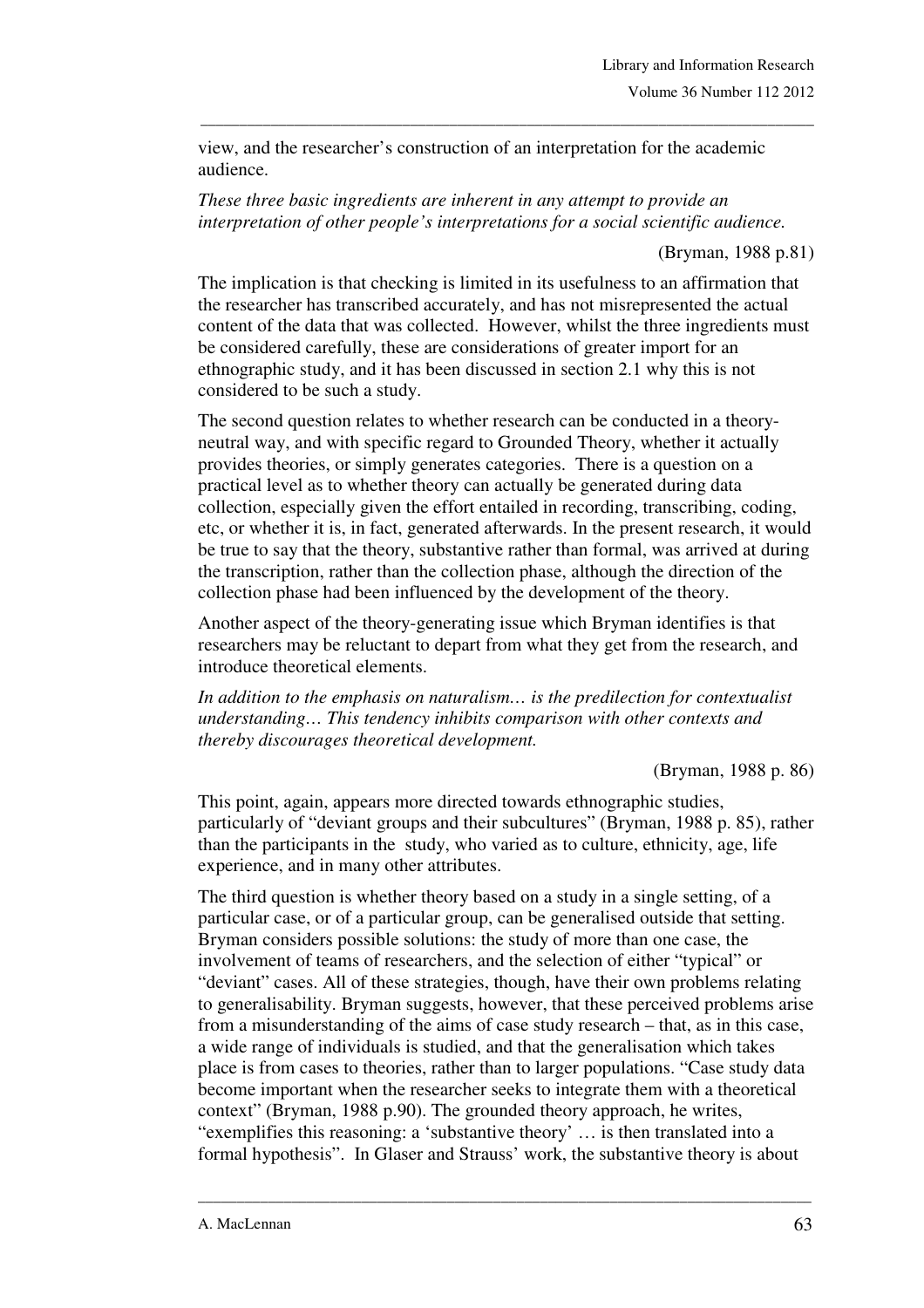the social loss of dying patients, the formal hypothesis is about the social value of the individual related to access to services.

\_\_\_\_\_\_\_\_\_\_\_\_\_\_\_\_\_\_\_\_\_\_\_\_\_\_\_\_\_\_\_\_\_\_\_\_\_\_\_\_\_\_\_\_\_\_\_\_\_\_\_\_\_\_\_\_\_\_\_\_\_\_\_\_\_\_\_\_\_\_\_\_\_\_\_\_\_\_\_

Rather than attempting to defend the questionable position that the (interpreted) experience of a specific group can be generalised to a larger population, as a quantitative survey might generalise quantifiable data about a rigorously sampled group of participants, grounded theory encourages the generation of formal hypotheses, which are open to testing against other contexts.

Sperber and Wilson (1995) present a theory of communication which could be seen as problematic for Grounded Theory. They claim that communication can be described as having an inferential model, that:

*an act of ostention carries a guarantee of relevance, and that this fact – which we call the principle of relevance – makes manifest the intention behind the ostention*

[emphasis in original] (Sperber and Wilson, 1995 p.50)

Part of an act of communication lies in making it clear that the intention is to communicate and that the content of the communication is, as it were, vouched for as being relevant to the audience. A potential difficulty for the Grounded Theory practitioner is that the authors allow for the possibility of unintended ostensive communication, but add "It would be easy … to … make intentionality a defining feature of communication." (Sperber and Wilson, 1995 p. 64) If intentionality were a defining feature, then it becomes difficult to justify the interpretive act of deriving from interviews meanings which are not those expressed directly by the interviewees.

*Grounded theory has been criticised for its failure to acknowledge implicit theories which guide work at an early stage. It is also clearer about the generation of theories than about their test. Used unintelligently, it can also degenerate into a fairly empty building of categories (aided by the computer software programs already discussed) or into a mere smokescreen used to legitimise purely empiricist research*

(Silverman, 2006 p. 96)

Silverman also claims that, amongst other "cookbook means" of resolving technical issues to which analytical questions are reduced, "simplistic versions of grounded theory … are no substitute for theoretically inspired reasoning" (Silverman, 2006 pp. 386 – 7).

#### **3.3 Selection of users**

Glaser and Strauss write:

*[t]he basic criterion governing the selection of comparison groups for discovering theory is their theoretical relevance for furthering the development of emerging categories. The researcher chooses any groups that will help generate, to the fullest extent, as many properties of the categories as possible and that will help relate categories to each other and to their properties.*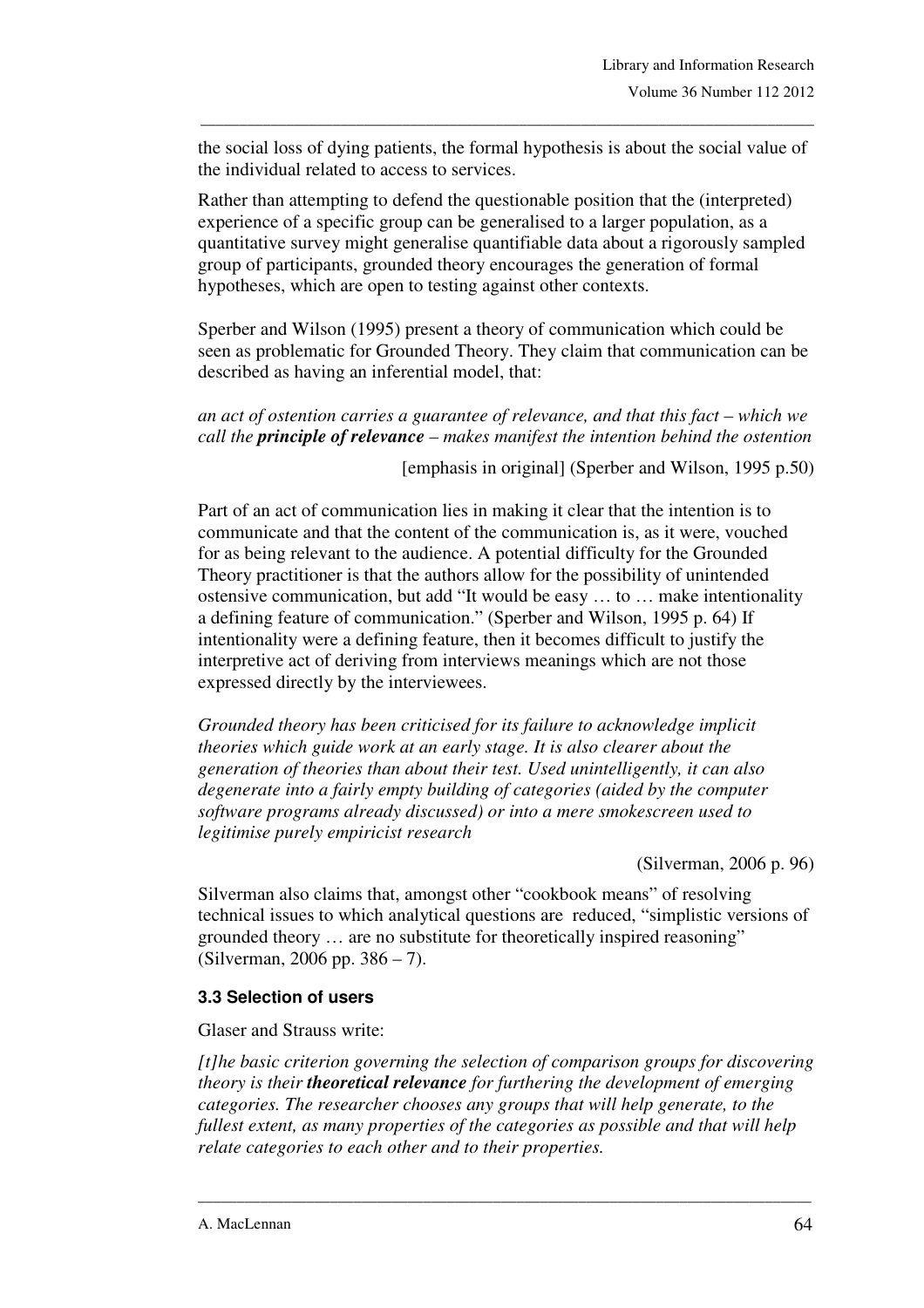## [emphasis in original] (Glaser and Strauss, 1967 p.49)

The user groups selected for the first and second rounds of interviews were composed of postgraduate students on Information Management courses at the Aberdeen Business School, Robert Gordon University, Aberdeen. The principal reason for this is that it gave a constituency who were already familiar with the concept and practice of accessing information, and thereby rendered unnecessary the scene setting and preparatory orientation which, in the case of this sample, had already been accomplished through experience of practical retrieval problems. There could be some degree of confidence that interviewer and interviewees were communicating in a common universe of discourse.

\_\_\_\_\_\_\_\_\_\_\_\_\_\_\_\_\_\_\_\_\_\_\_\_\_\_\_\_\_\_\_\_\_\_\_\_\_\_\_\_\_\_\_\_\_\_\_\_\_\_\_\_\_\_\_\_\_\_\_\_\_\_\_\_\_\_\_\_\_\_\_\_\_\_\_\_\_\_\_

The user group for the third round of interviews was composed of academic and technical staff, also from the Aberdeen Business School. This decision was taken partly for the same reasons as applied to the selection of the first two groups, but also as a theoretical sampling decision, in keeping with grounded theory principles. In addition to having the familiarity with accessing information which made the students suitable subjects, it was felt that the staff typically would have greater experience, and would be more practised communicators. This was borne out by the subsequent findings of the study.

## **3.3.1 Formative nature of sample**

The sampling was therefore formative – there was a basic requirement that the interviewees were to some extent familiar with the idea of accessing information, but beyond this, the reason behind the sampling was that the tacit knowledge in each of the groups could be made to play its part in the progress of the research. The students came from a wide range of previous academic backgrounds, and brought a correspondingly wide range of experience and viewpoint. At the first stage, the intention was to elicit a range of tacit knowledge regarding information access from people who had not necessarily considered the possibilities of using a 3D world for this purpose.

The second round of interviews, with a similar group of students, was again intended to elicit tacit knowledge, this time in reaction to sample worlds created in response to the first round of interviews. The reactions of the interviewees were then fed into the next stage of model development.

The staff comprising the third group, many of whom are research-active, again brought a wide range of personal and academic backgrounds, added to greater experience of information access, applied to particular subject areas. This greater practical and theoretical knowledge, combined with greater experience in expressing themselves, was considered to constitute the best group for the final stage of the research, in which the individuals with this body of knowledge, shown the examples derived from the first two groups of interviews, could extrapolate to an "ideal world" for each.

## **3.3.2 The interviewees**

All 101 interviewees in the study were volunteers, and were assured anonymity. The size of the sample was determined largely by who volunteered, and the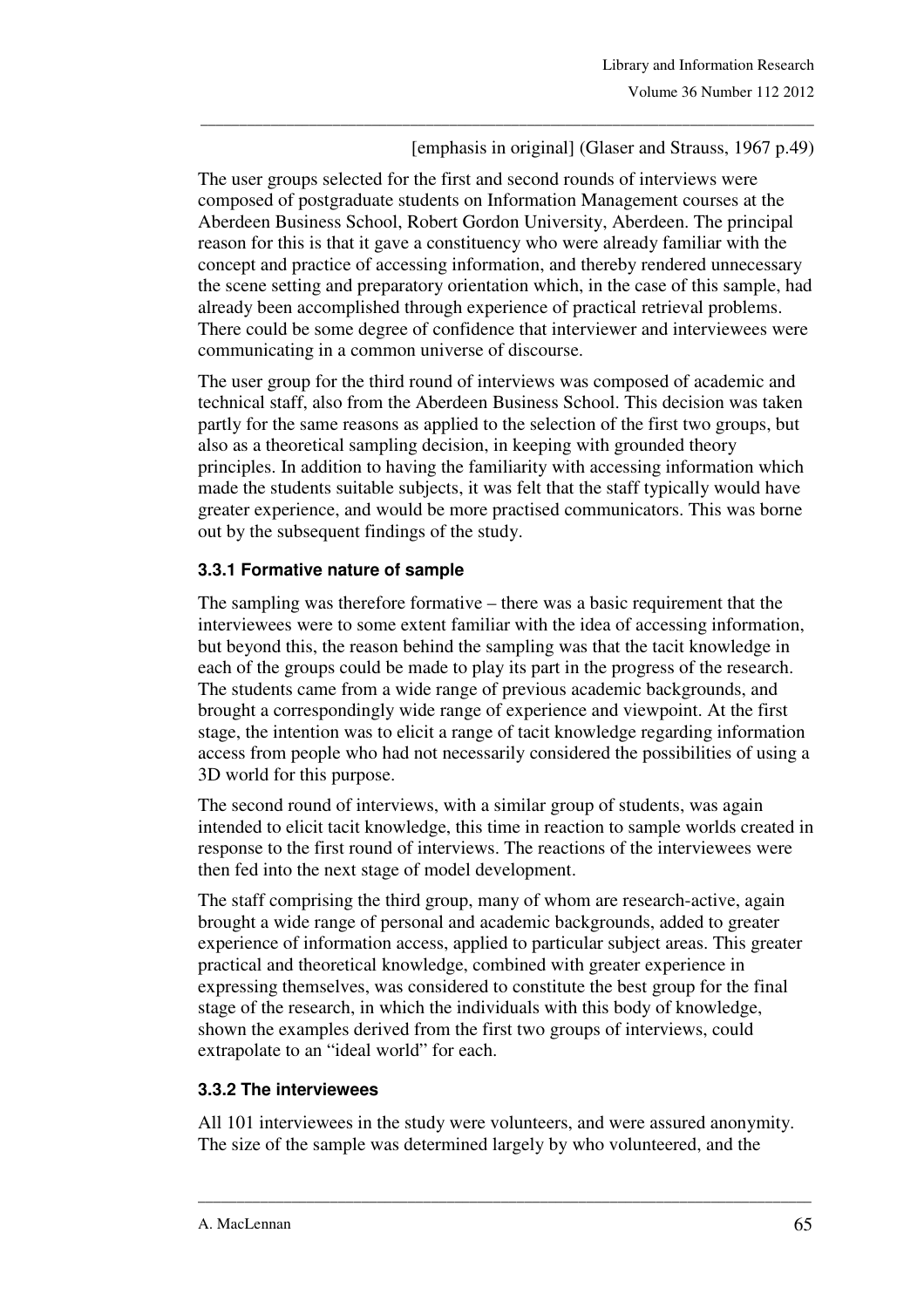sample was therefore to some degree self-selecting, as such samples, without the use of some form of incentive or coercion, will tend to be. This is perceived as a positive feature – those who volunteer are those who are interested in contributing, and the drive behind the research is to go some way to filling the gap in the literature where it appears that user consultation has been lacking. There are still some interviewees who, whilst willing to help, did not respond to the notion of 3D virtual worlds, and this is to be expected, as the first round of interviews demonstrated that a "one size fits all" solution is unlikely. Some people simply do not find with this type of interface usable, some find their working practices unsuited for reasons of perceived speed and efficiency, some may perceive the interface as somehow frivolous, or better suited to gaming than to work.

\_\_\_\_\_\_\_\_\_\_\_\_\_\_\_\_\_\_\_\_\_\_\_\_\_\_\_\_\_\_\_\_\_\_\_\_\_\_\_\_\_\_\_\_\_\_\_\_\_\_\_\_\_\_\_\_\_\_\_\_\_\_\_\_\_\_\_\_\_\_\_\_\_\_\_\_\_\_\_

#### **3.4 Selection of interviews as an instrument**

The decision to use interviews as a research instrument was taken because of the nature of the information sought. Since it had been decided that a choice amongst arbitrarily-selected models was not a satisfactory way of establishing what the users really wanted, in a situation where almost any imaginable model could be implemented if desired, and since there was a wish not to influence the choice by presenting a selection of models by which interviewees might be influenced in their choice, it seemed inappropriate to administer a questionnaire. In any case, the fact that the idea of accessing information through a 3D environment had been a novel one to the group in the earlier study, and was relatively uncommon outside the literature on information visualisation, led to the conclusion that a more flexible, personal, contact would be valuable in explaining what might be an unfamiliar idea, and providing reassurance, where necessary. Development of details of interviewing technique also took place in a reflective manner throughout the interviewing stages.

Interviews were very loosely structured. Glaser says:

*If the data is garnered through an interview guide that forces and feeds interviewee responses then it is constructed to a degree by interviewer imposed interactive bias. But… with the passive, non structured interviewing or listening of the GT interview-observation method, constructivism is held to a minimum.* 

(Glaser, 2002 paragraph 11)

He further defends against an accusation of constructivism (the idea that findings are unduly influenced by the interviewer):

*Let us be clear, researchers are human beings and therefore must to some degree reify data in trying to symbolize it in collecting, reporting and coding the data. In doing so they may impart their personal bias and/or interpretations—ergo this is called constructivist data. But this data is rendered objective to a high degree by most research methods and GT in particular by looking at many cases of the same phenomenon, when jointly collecting and coding data, to correct for bias and to make the data objective.*

\_\_\_\_\_\_\_\_\_\_\_\_\_\_\_\_\_\_\_\_\_\_\_\_\_\_\_\_\_\_\_\_\_\_\_\_\_\_\_\_\_\_\_\_\_\_\_\_\_\_\_\_\_\_\_\_\_\_\_\_\_\_\_\_\_\_\_\_\_\_\_\_\_\_\_\_\_\_\_

(Glaser, 2002 paragraph 28)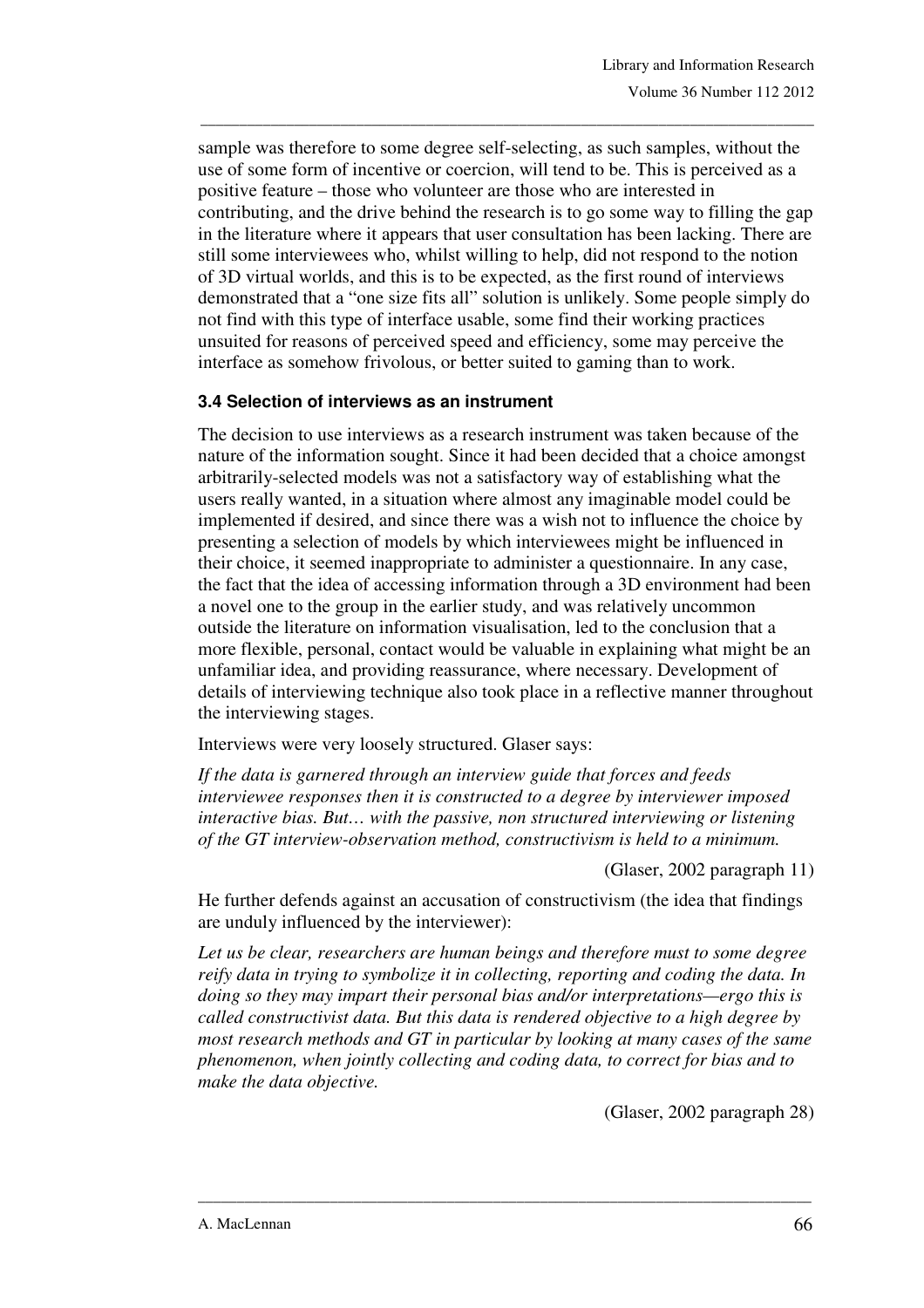Interviewees were encouraged to talk freely, even when this led to lengthy digressions. Interviewer contributions were limited, as far as possible, to prompting interviewees when "stuck", or bringing them back to the main topic.

\_\_\_\_\_\_\_\_\_\_\_\_\_\_\_\_\_\_\_\_\_\_\_\_\_\_\_\_\_\_\_\_\_\_\_\_\_\_\_\_\_\_\_\_\_\_\_\_\_\_\_\_\_\_\_\_\_\_\_\_\_\_\_\_\_\_\_\_\_\_\_\_\_\_\_\_\_\_\_

Interviews were tape-recorded with the permission of the interviewees, and transcribed, interviews being assigned a number at the transcription stage. It was felt that tape recording was a relatively non-intrusive way of recording interviews, and all interviewees agreed to it without reservation. Interview transcripts were subsequently checked for accuracy with the interviewees, revealing one minor misunderstanding in one interview, which was corrected accordingly. This "member-checking" is in accordance with the procedures recommended by Lincoln and Guba (1985 p. 188).

## **3.5 Iteration**

Although the continuing availability of the same subjects over the course of the research would have been problematic if an extended quantitative study had been the methodology of choice, the grounded approach meant that there was no particular requirement to interview the same individuals several times - just to interview individuals, although sessions were therefore slightly longer, to allow for scene-setting. As long as the necessary information was acquired, there was no necessity to repeat interviews. The development of the theory, and of the research instrument itself, takes place independently of any development in knowledge or skill on the part of the interviewee.

For this reason, the methodology, like the literature review, was treated in a sectional, or sequential, manner. Grounded Theory allows, and indeed expects, that the theoretical structure will be developed through rounds of, in this case, interviews, and that each round will be both founded on previous rounds, and an attempt to reflectively develop a research instrument of greater precision than in the previous round.

## **4 Conclusions**

This study approached the question of designing virtual worlds from a usercentred perspective, which appears to have been missing from other treatments of the subject. It found that it is possible to derive from interviews a set of properties which are distinct from, and complementary to, those considered in other publications. For example, it is widely acknowledged that "intelligibility" is a positive factor in the design of 3D worlds, but it does not appear to have been considered that familiarity of an environment might also play a significant part in the acceptance of the world as a place in which to work.

It was found that the properties of familiarity, organisation or structure, mediation or assistance, and quality of presentation were those deemed to be important by the participants in this study. It is felt probable that these properties, rather than the tendency to select a particular design, will be transferable across different groups of users, and that these findings can help to determine the course of further research and design work in the area of 3D worlds for information retrieval.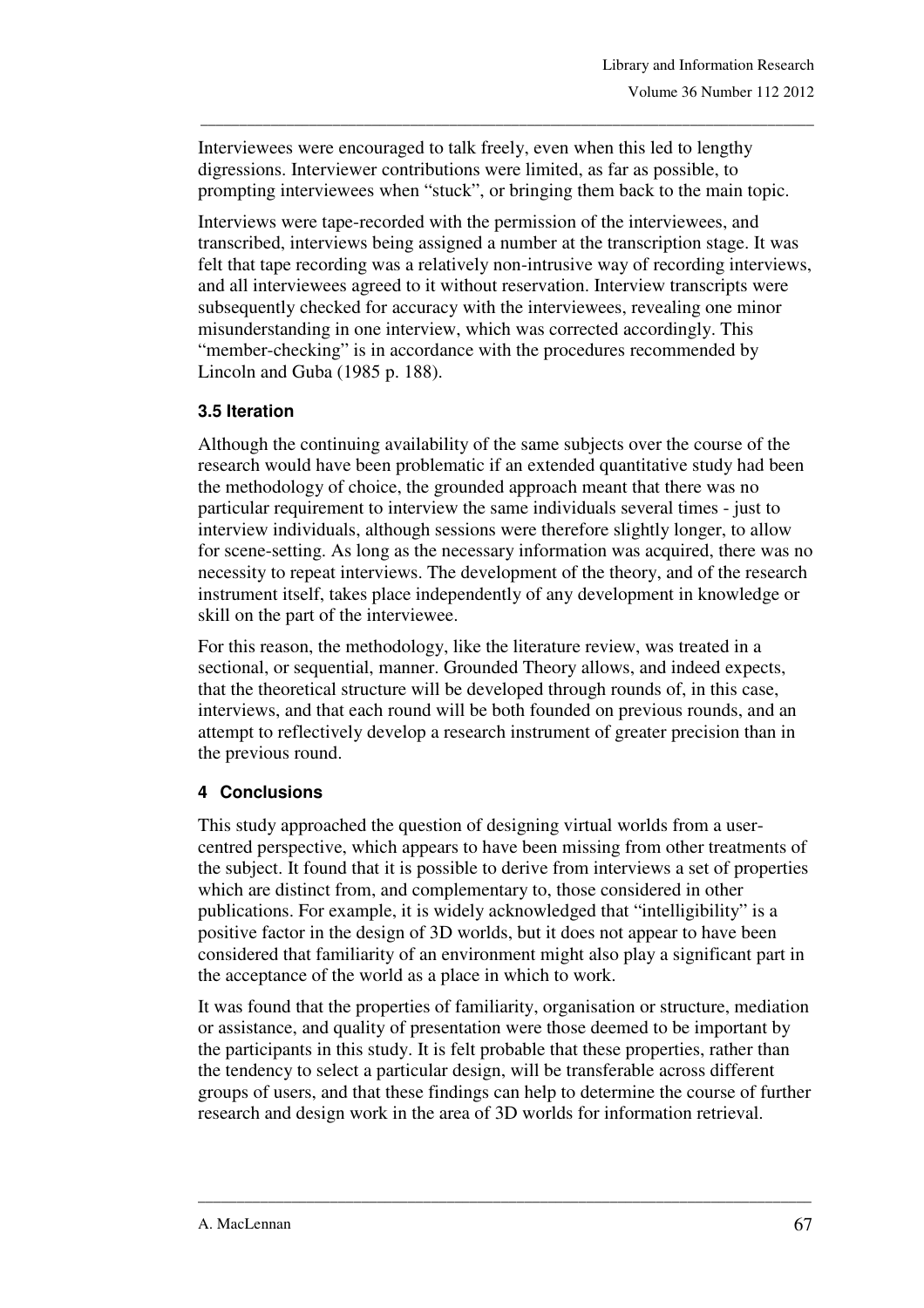Faced with the problem of organising information resources in a 3D virtual environment, the person will fall back on a familiar setting, which enables them to interact with the resources in a way with which they are at ease. In Grounded Theory terminology, the phenomenon is the expression of preferences, the context is the array of resources, and the conditions are the feelings of uncertainty, unfamiliarity, and so on. The consequences would be that they get a world they can deal with. The advice to developers would be: Do not attempt to create anything too elaborate or abstract to begin with – aim for the familiar, but leave scope for personalisation and customisation, because users will soon want to tailor the world to their emerging preferences.

\_\_\_\_\_\_\_\_\_\_\_\_\_\_\_\_\_\_\_\_\_\_\_\_\_\_\_\_\_\_\_\_\_\_\_\_\_\_\_\_\_\_\_\_\_\_\_\_\_\_\_\_\_\_\_\_\_\_\_\_\_\_\_\_\_\_\_\_\_\_\_\_\_\_\_\_\_\_\_

It appears that familiarity is just as important as structure, so in a world of one's own design, both these factors can be covered. In a designed world, there would have to be either a balance, or enough of one to compensate for a lack of the other.

There is a desire for clear organisation, either by a classification scheme, as in a library, more loosely by topic, as in shops, or by a personal arrangement.

People often appear to want their information to be mediated. It is part of the metaphor in both libraries and shops that a selection based on quality has been made, and it is a common criticism of the internet that no quality control of information is possible.

The other important aspect of mediation is assistance. Again, this is not a feature required by everyone, but there is a definite demand from some. While this phenomenon may have been perceived as symptomatic of a lack of training, or simple inexperience, setting it in the context of professional mediation shows it in a different light. A successful library user will know when to ask a librarian for assistance; a successful shopper will call on the skills of the staff. The fact that people will choose a virtual environment with this feature "built in" gives us a significant insight into their relationship with the world of information.

Even when a choice was made from a limited range of models, the grounded approach revealed a widespread desire for customisability of the particular model chosen, and also a readiness to extend the model. For example, worlds can be enhanced by providing the ability to leave a trail, or a library can be enhanced by having the sought items move towards the user.

Finally, there is the issue of quality. In the same way that people require quality of information, they also want a high-quality interface. A "cheap and cheerful" version may be usable, but, in addition to a more aesthetically pleasing experience, there is also the potential to offer enhanced functionality by exploiting latent skills. The abilities to remember where one put something, or to observe wear and tear caused by use may operate at almost subconscious levels, but can be used to add value to the experience of accessing information.

It is thought that this research makes a contribution in the field of information behaviour, in that it has identified non-structural influences which can affect individuals' interaction with interfaces for accessing information. Although this type of research is time-consuming, it has led to insights less likely to be achieved by other methodologies.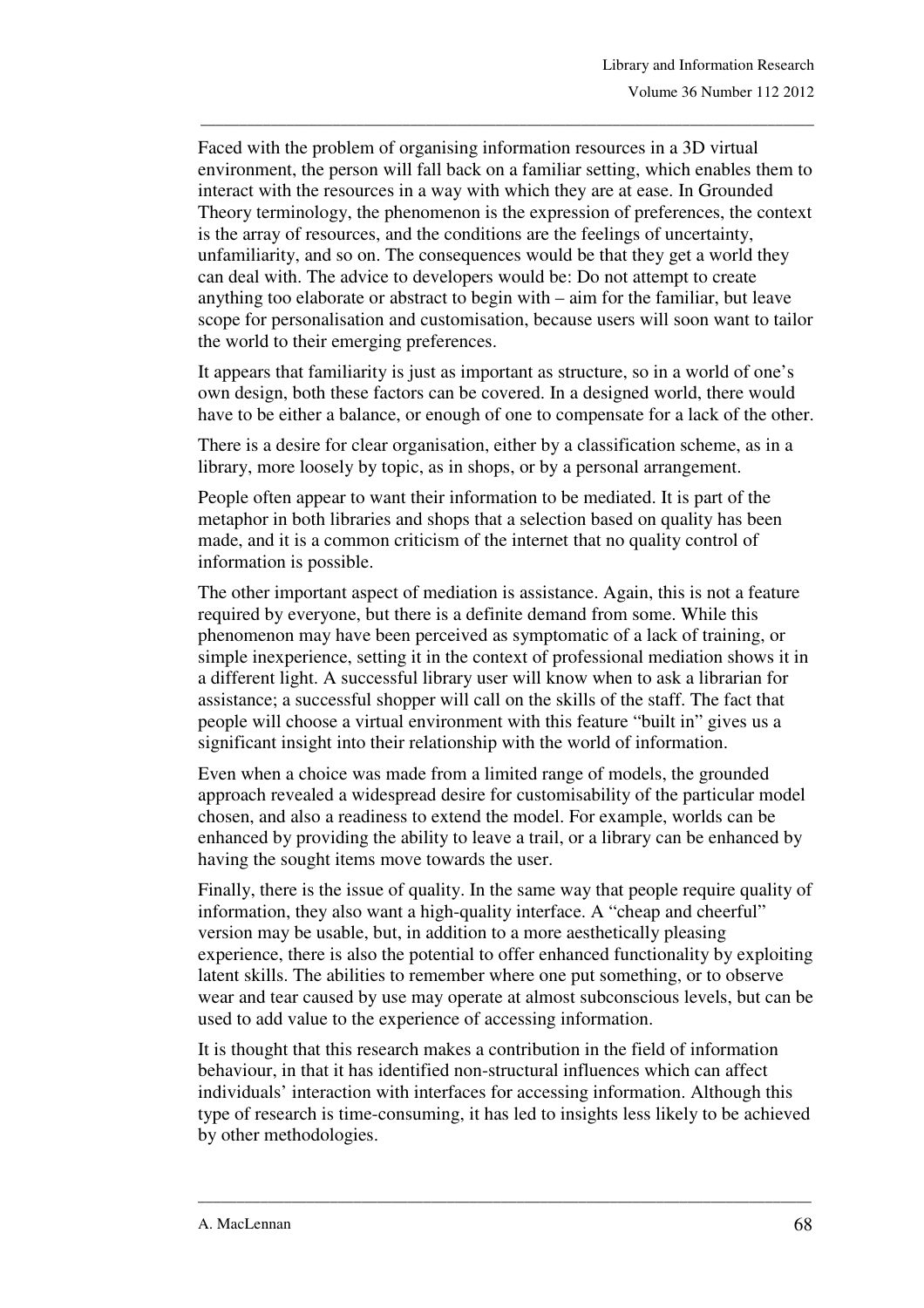There is also a contribution in the field of information systems design, in that it appears that a "softer" approach, which is more sensitive to properties other than the simply structural, may have unforeseen benefits to the design process. The conclusion that users may not be as concerned with the actual model used for the 3D world, as they are with its familiarity, or the fact that they can recognise its organisation, or get dependable assistance, is the result of a different approach to those taken before, and merits further investigation.

\_\_\_\_\_\_\_\_\_\_\_\_\_\_\_\_\_\_\_\_\_\_\_\_\_\_\_\_\_\_\_\_\_\_\_\_\_\_\_\_\_\_\_\_\_\_\_\_\_\_\_\_\_\_\_\_\_\_\_\_\_\_\_\_\_\_\_\_\_\_\_\_\_\_\_\_\_\_\_

### **5 Evaluation of research approach**

The research approach adopted was that of Naturalistic Inquiry. As explained in section 2.1.3, this iterative methodology is intended for examining real world situations, but not ones which are necessarily "everyday". The iterative approach allowed each cycle of interviews, analysis, literature review and discussion of emergent theory to build on the previous one, so that lessons could be learned and theories explored and extended, without the inflexibility inherent in a more conventional survey.

The methodology was probably the only one which would have been capable of yielding the results achieved. Although quite time-consuming, due to the necessity to arrange, conduct, record, transcribe and analyse interviews, it is felt that no other methodology could have provided the depth of qualitative material that revealed not just a preferred world, but, on closer examination, a set of potential criteria behind this choice.

Grounded theory is open to many criticisms, as described in section 3.2.3, and must be seen as flawed in some degree – it is doubtful whether it can really be theory-neutral, there is a question about interviewees' intentionality, there may be some constructivism, and there are also questions regarding the validity of interpretation. However, in this study, the use of grounded theory techniques has opened up an area of user experience which would have been very difficult to explore using a quantitative methodology, which in itself would have fundamentally changed the relationship between researcher and users. Grounded theory may not be able to live up to all the claims made by its supporters, but it remains the best tool for an investigation of this type.

Without the iterative approach, the development from ideas to testing and back to ideas could not have worked. Without the free and unstructured approach, it seems less likely that the richness of the input could have been preserved, and without the interactive element provided by using interviews, rather than, for example, diaries, the opportunity was provided to explore topics at an appropriate level of detail.

There are many threads to follow through such an amount of primary material, and many of these threads appear in unexpected places, so that two or three distinct interviews may turn out to have quite close and complex relationships, when viewed from one perspective, yet seem almost completely unrelated from another. In this study, for example, the notion of "path" or "process" crosses the more structural or concrete versus abstract dimensions which are useful from another perspective. One of the rewards from this study has been an enhanced sensitivity to, and an increased respect for, the complex factors which might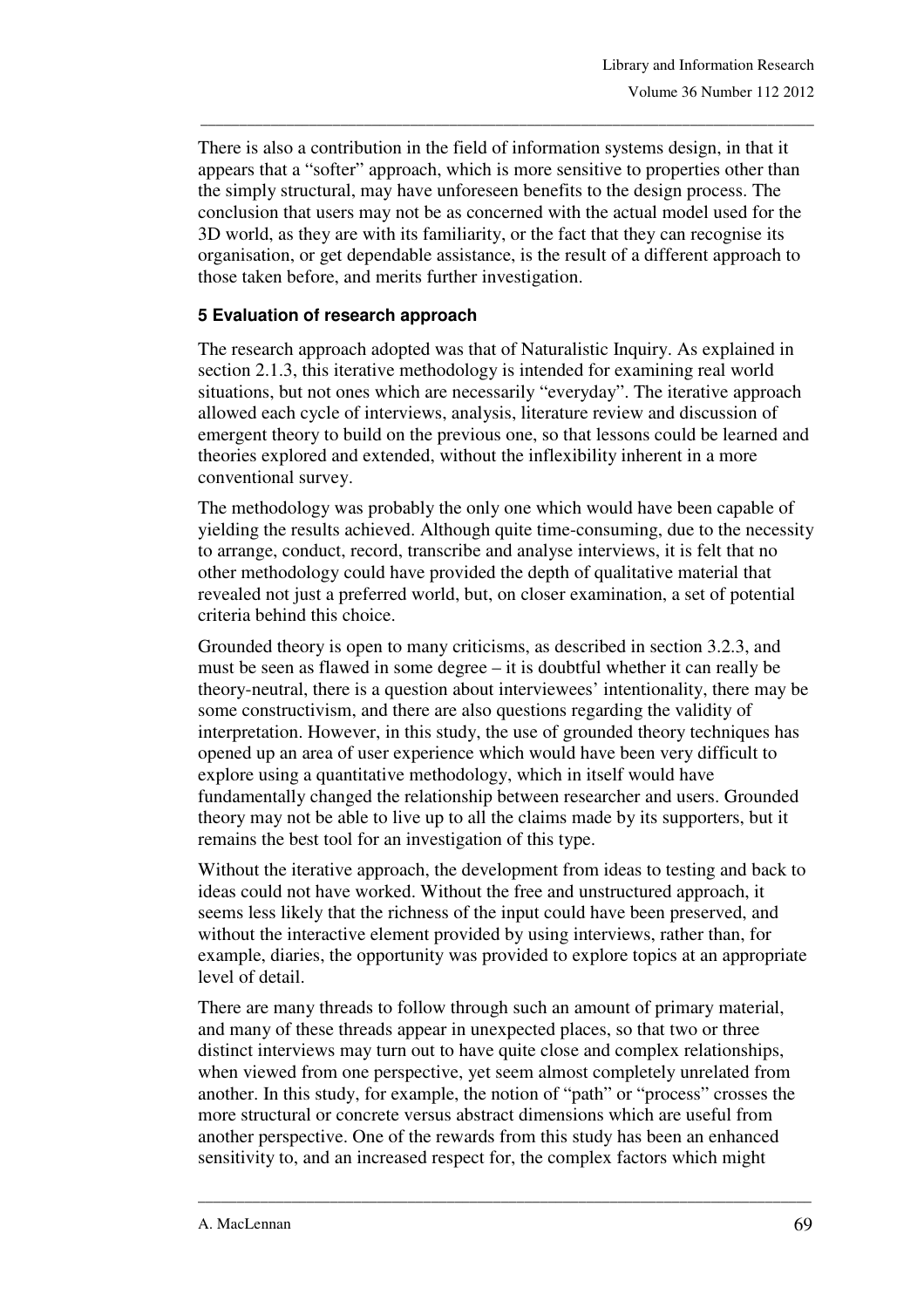influence user-led design, and it is hoped that this may inform further research in the field.

\_\_\_\_\_\_\_\_\_\_\_\_\_\_\_\_\_\_\_\_\_\_\_\_\_\_\_\_\_\_\_\_\_\_\_\_\_\_\_\_\_\_\_\_\_\_\_\_\_\_\_\_\_\_\_\_\_\_\_\_\_\_\_\_\_\_\_\_\_\_\_\_\_\_\_\_\_\_\_

#### **References**

Bryant, A. and Charmaz, K., eds. (2007) *The Sage Handbook of Grounded Theory*. London: Sage Publications.

Bryman, A. (1988) *Quantity and quality in social research.* London: Routledge.

Charmaz, K. (2006) *Constructing grounded theory: a practical guide through qualitative analysis*. Thousand Oaks, CA: Sage Publications.

Glaser, B. G. (1998) *Doing grounded theory: issues and discussions.* Mill Valley, CA. The Sociology Press.

Glaser, B.G. (2002) Constructivist grounded theory? *Forum Qualitative Sozialforschung / Forum: Qualitative Social Research.* 3(3). [online] URL: http://www.qualitative-research.net/fqs-texte/3-02/3-02glaser-e.htm [accessed 08.10.11].

Glaser, B. G. (2009) Jargonizing: the use of the grounded theory vocabulary. *The Grounded Theory Review*, vol.8, no.1, pp.1-15.

Glaser, B.G. and Strauss, A.L. (1967) *The discovery of grounded theory: strategies for qualitative research.* New York: Aldine de Gruyter.

*Grounded Theory Institute* (2012) URL: http://www.groundedtheory.com/ [accessed 30.05.12]

Lincoln, Y.S. and Guba, E.G. (1985) *Naturalistic inquiry.* London: Sage.

Linton, F. *et al.* (1999) Building user and expert models by longterm observation of application usage. In: J. KAY, ed.

*Proceedings of the 7th International Conference on User Modeling.* 20 - 24 June. New York: Springer-Verlag. pp. 129-138

Second Life. (2011) *General discussion forum* [online] URL: http://community.secondlife.com/t5/General-Discussion-Forum/Number-Of-Members/m-p/885357 [accessed 29.05.12]

Silverman, D. (2006) *Interpreting qualitative data: methods for analysing talk, text and interaction.* 3rd ed. London: Sage.

Sperber, D. and Wilson, D. (1995) *Relevance: communication and cognition.* 2nd ed. Oxford: Blackwell.

\_\_\_\_\_\_\_\_\_\_\_\_\_\_\_\_\_\_\_\_\_\_\_\_\_\_\_\_\_\_\_\_\_\_\_\_\_\_\_\_\_\_\_\_\_\_\_\_\_\_\_\_\_\_\_\_\_\_\_\_\_\_\_\_\_\_\_\_\_\_\_\_\_\_\_\_\_\_\_

Strauss, A.L. and Corbin, J. (1990) *Basics of qualitative research: grounded theory procedures and techniques..* Newbury Park, CA: Sage.